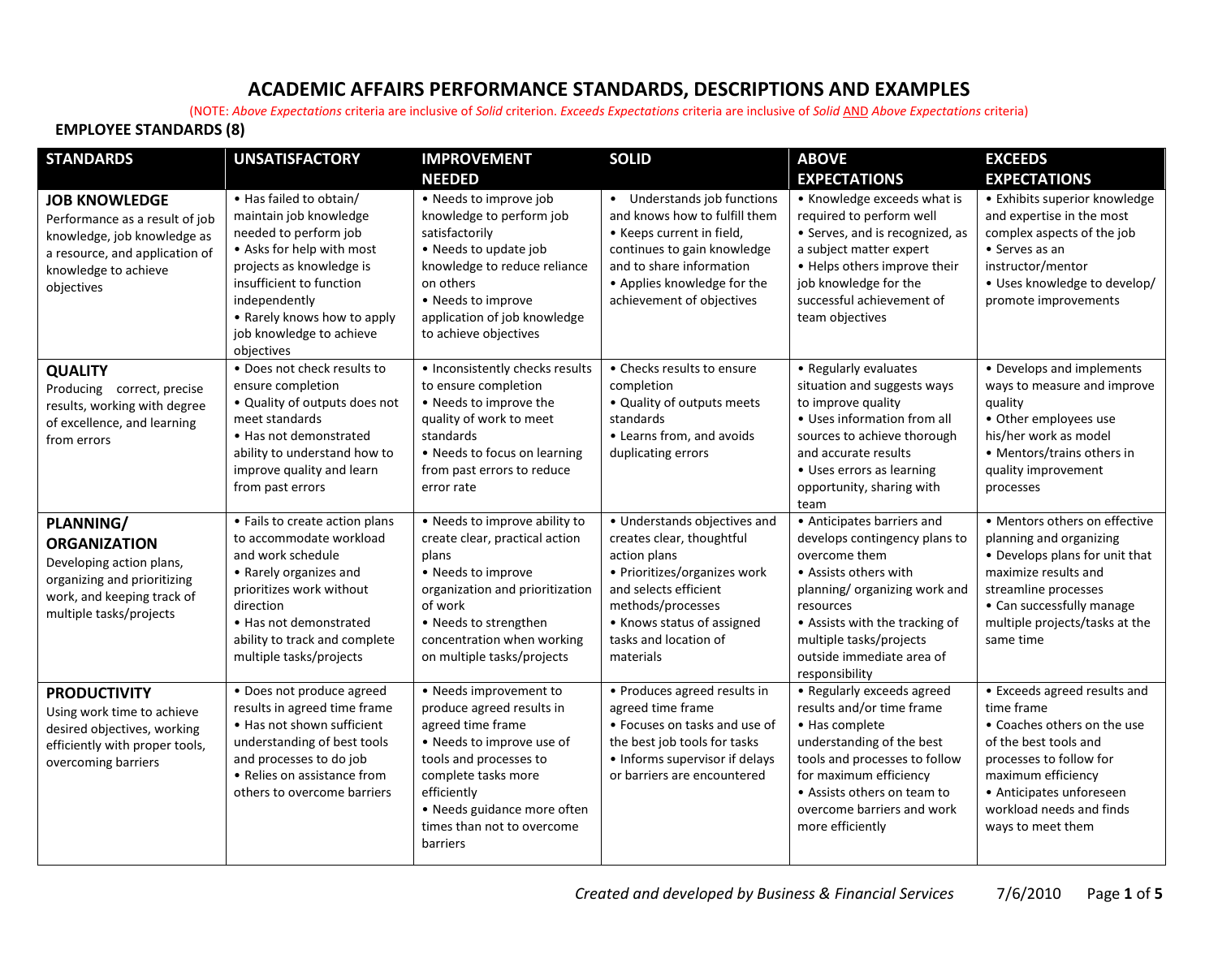| <b>STANDARDS</b>                                                                                                                                                       | <b>UNSATISFACTORY</b>                                                                                                                                                                                                                                                                                                                                                                                                                | <b>IMPROVEMENT</b>                                                                                                                                                                                                                                                                                                                                                                                                                        | <b>SOLID</b>                                                                                                                                                                                                                                                                                                                                                                                             | <b>ABOVE</b>                                                                                                                                                                                                                                                                                                                                                                                                   | <b>EXCEEDS</b>                                                                                                                                                                                                                                                                                                                                                                                                                                                                     |
|------------------------------------------------------------------------------------------------------------------------------------------------------------------------|--------------------------------------------------------------------------------------------------------------------------------------------------------------------------------------------------------------------------------------------------------------------------------------------------------------------------------------------------------------------------------------------------------------------------------------|-------------------------------------------------------------------------------------------------------------------------------------------------------------------------------------------------------------------------------------------------------------------------------------------------------------------------------------------------------------------------------------------------------------------------------------------|----------------------------------------------------------------------------------------------------------------------------------------------------------------------------------------------------------------------------------------------------------------------------------------------------------------------------------------------------------------------------------------------------------|----------------------------------------------------------------------------------------------------------------------------------------------------------------------------------------------------------------------------------------------------------------------------------------------------------------------------------------------------------------------------------------------------------------|------------------------------------------------------------------------------------------------------------------------------------------------------------------------------------------------------------------------------------------------------------------------------------------------------------------------------------------------------------------------------------------------------------------------------------------------------------------------------------|
|                                                                                                                                                                        |                                                                                                                                                                                                                                                                                                                                                                                                                                      | <b>NEEDED</b>                                                                                                                                                                                                                                                                                                                                                                                                                             |                                                                                                                                                                                                                                                                                                                                                                                                          | <b>EXPECTATIONS</b>                                                                                                                                                                                                                                                                                                                                                                                            | <b>EXPECTATIONS</b>                                                                                                                                                                                                                                                                                                                                                                                                                                                                |
| INITIATIVE/<br><b>INNOVATION</b><br>Taking action without needing<br>direction to do so; Adapting<br>to change, finding new<br>methods, and contributing to<br>results | • Fails to take action even<br>when directed to do so<br>• Does not contribute to<br>process improvement<br>• Does not recognize or<br>support needs in areas of<br>responsibility<br>• Inflexible and negative<br>when faced with change<br>• Has not demonstrated<br>willingness or ability to find/<br>learn new methods to<br>improve processes<br>• Needs to be led through the<br>change process to produce<br>desired results | • Relies on direction before<br>taking action<br>• Does not routinely<br>contribute to process<br>improvement<br>• Needs to improve ability to<br>recognize and support needs<br>in areas of responsibility<br>• Needs to be more flexible<br>and positive to adapt to<br>change<br>· Does not go out of one's<br>way to support or learn new<br>approaches<br>• Rarely contributes ideas/<br>suggestions/solutions to<br>achieve results | · Builds on suggestions of<br>others and puts ideas into<br>action<br>• Evaluates current processes<br>and suggests new methods/<br>improvements<br>• Recognizes and meets<br>needs in areas of<br>responsibility<br>• Adapts to change readily<br>• Seeks learning opportunities<br>that foster new approaches<br>• Provides ideas/suggestions/<br>solutions within immediate<br>area of responsibility | • Takes action whenever the<br>opportunity arises<br>• Monitors results to ensure<br>desired outcome<br>• Recognizes and meets<br>needs outside areas of<br>responsibility<br>• Generates enthusiasm for<br>new ideas<br>• Thinks creatively to find<br>better, more efficient ways to<br>do things within immediate<br>area of responsibility<br>• Assesses results and<br>develops plans for<br>improvements | • Shows strong initiative in<br>every situation<br>• Contributes to process<br>improvement irrespective of<br>individual benefit(s)<br>• Assesses risks, anticipates<br>consequences and takes<br>preventative action<br>• Develops creative strategies<br>and promotes creative<br>thinking<br>• Implements improvements<br>which, measured by impact,<br>frequency and effort, are<br>successful<br>• Leads others through<br>change by keeping focused on<br>desired objectives |
| <b>TEAMWORK/</b><br><b>COOPERATION</b><br>Working well with others,<br>supporting team missions,<br>and participating fully in<br>shared efforts                       | • Obstructs team's progress<br>• Does not support and<br>contribute to team mission<br>• Has consistently failed to<br>achieve results as team<br>member                                                                                                                                                                                                                                                                             | · Does not participate well on<br>teams<br>• Motivated more for his/her<br>own goals than for those of<br>the team<br>• Has occasionally failed to<br>coordinate with and<br>contribute to work of team                                                                                                                                                                                                                                   | • Builds rapport, supports<br>suggestions of others and<br>develops shared solutions<br>• Is dedicated to fulfilling<br>team mission and objectives<br>• Does one's share within<br>immediate area of<br>responsibility                                                                                                                                                                                  | • Assists others and picks up<br>slack<br>• Helps develop team<br>mission/ plans and<br>coordinates resolutions for<br>problems as they occur<br>• Helps pull team together<br>and motivates others to work<br>together harmoniously                                                                                                                                                                           | • Exemplifies harmonious<br>working relationships<br>• Drives and inspires others to<br>exceed team goals<br>• Serves as a team leader,<br>facilitator, or motivator                                                                                                                                                                                                                                                                                                               |
| <b>DEPENDABILITY</b><br>Being present and<br>accountable, following<br>through, and meeting<br>deadlines                                                               | • Absences have negatively<br>impacted workflow in office<br>• Fails to follow through and<br>complete assigned tasks<br>• Has failed to consistently<br>meet deadlines                                                                                                                                                                                                                                                              | • Needs improvement in<br>ensuring coverage during<br>absences to lessen impact on<br>office workflow<br>• Needs to improve<br>follow-through and<br>completion of assigned tasks<br>• Has occasionally missed<br>deadlines                                                                                                                                                                                                               | • Manages absences to<br>minimize impact on office<br>workflow<br>• Conscientious worker who<br>consistently follows through<br>with assignments<br>• Meets deadlines or unit<br>standards for timely results                                                                                                                                                                                            | · Initiates backup coverage<br>plans for planned absences<br>• High level of accountability<br>for projects<br>• Does not disappoint when<br>deadlines are tight                                                                                                                                                                                                                                               | • Serves as model for<br>attendance and punctuality<br>• Always delivers on promises<br>• Assists others in<br>meeting/exceeding deadlines<br>and in understanding<br>priorities                                                                                                                                                                                                                                                                                                   |
| <b>COMMUNICATION</b><br>Listening and exchanging<br>information to achieve work<br>objectives                                                                          | • Often misunderstands or<br>does not listen to the ideas/<br>views of others<br>. Hard to understand the<br>points of communication<br>• Is unable or unwilling to<br>share or use shared<br>information to achieve work<br>objectives                                                                                                                                                                                              | • Needs improvement in<br>listening to and receiving the<br>ideas/views of others<br>• Could learn how to better<br>communicate and articulate<br>thoughts and ideas with<br>others<br>• Is occasionally unwilling to<br>share or receive information<br>to achieve work objectives                                                                                                                                                       | • Understands and uses<br>active/reflective listening<br>• Expresses things clearly and<br>confirms understanding<br>• Anticipates information<br>needs and shares relevant<br>information in a timely way                                                                                                                                                                                               | • Accurately interprets and<br>conveys to others what is<br>being said<br>• Communicates reasons<br>behind facts/results and<br>confirms that others have<br>necessary information<br>• Initiates constructive<br>dialogue and guides positive<br>outcomes                                                                                                                                                     | • Mentors others in improving<br>their listening/communication<br>skills<br>• Is an articulate<br>spokesperson for team's<br>views<br>• Takes a lead role in fostering<br>appropriate communication<br>amongst involved parties to<br>achieve objectives                                                                                                                                                                                                                           |

*Created and developed by Business & Financial Services* 7/6/2010 Page **2** of **5**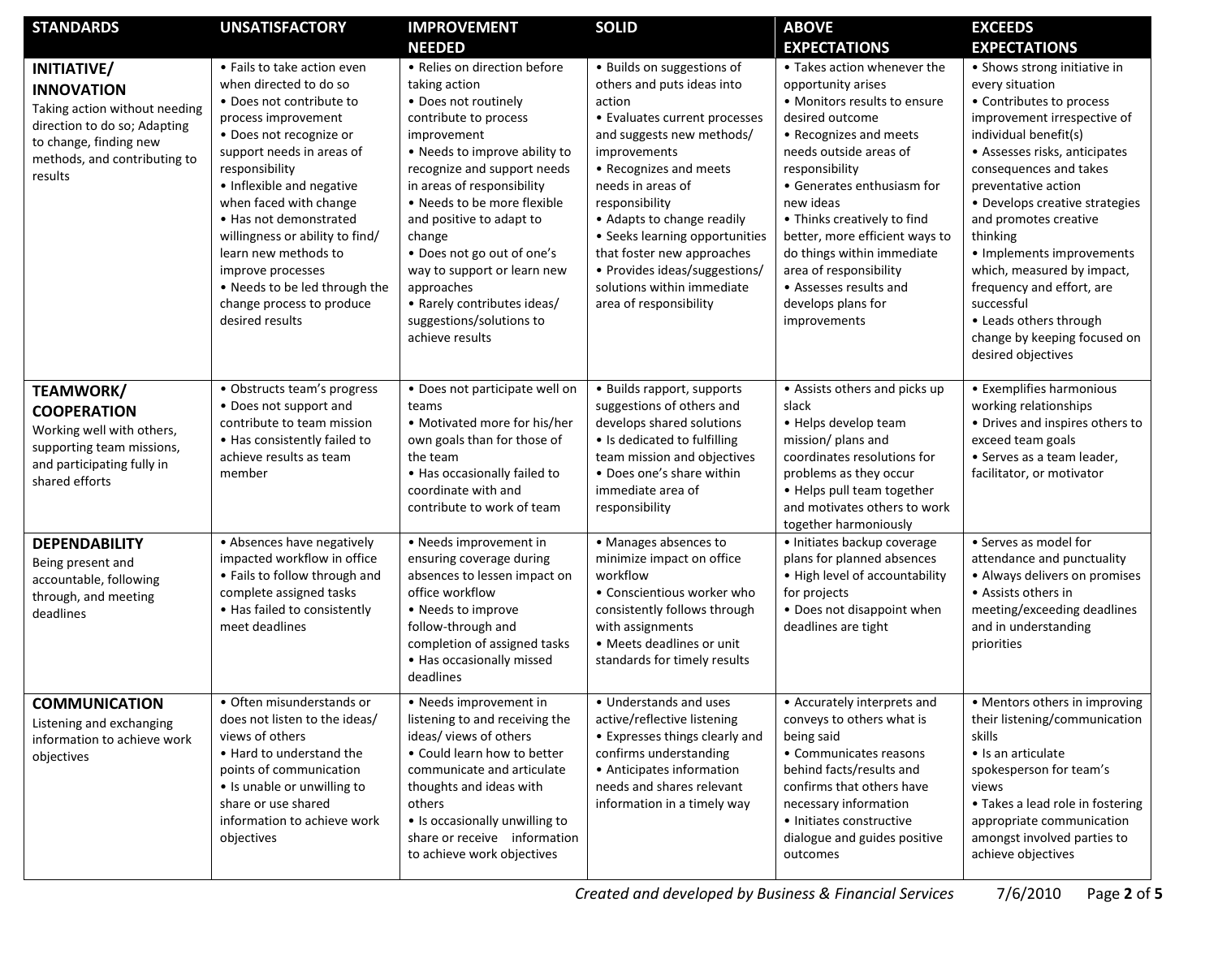## **UCSD STANDARDS (4)**

| <b>STANDARDS</b>                                                                                                                         | <b>UNSATISFACTORY</b>                                                                                                                                                                                                                                                   | <b>IMPROVEMENT</b>                                                                                                                                                                                                                                        | <b>SOLID</b>                                                                                                                                                                     | <b>ABOVE</b>                                                                                                                                                                                                                                        | <b>EXCEEDS</b>                                                                                                                                                                                                              |
|------------------------------------------------------------------------------------------------------------------------------------------|-------------------------------------------------------------------------------------------------------------------------------------------------------------------------------------------------------------------------------------------------------------------------|-----------------------------------------------------------------------------------------------------------------------------------------------------------------------------------------------------------------------------------------------------------|----------------------------------------------------------------------------------------------------------------------------------------------------------------------------------|-----------------------------------------------------------------------------------------------------------------------------------------------------------------------------------------------------------------------------------------------------|-----------------------------------------------------------------------------------------------------------------------------------------------------------------------------------------------------------------------------|
|                                                                                                                                          |                                                                                                                                                                                                                                                                         | <b>NEEDED</b>                                                                                                                                                                                                                                             |                                                                                                                                                                                  | <b>EXPECTATIONS</b>                                                                                                                                                                                                                                 | <b>EXPECTATIONS</b>                                                                                                                                                                                                         |
| <b>PRINCIPLES OF</b><br><b>COMMUNITY</b><br>"UCSD strives to maintain a<br>climate of fairness,<br>cooperation and<br>professionalism"   | . Fails to work well with<br>others to create a climate of<br>cooperation and<br>professionalism<br>• Has not demonstrated<br>behavior consistent with<br>accepted professional<br>standards<br>• Has excluded others due to<br>personal or professional<br>differences | • Needs to improve<br>professional relationships<br>with colleagues and other<br>departments<br>• Has occasionally offended<br>others with unprofessional<br>behavior<br>• Shows favoritism or bias<br>towards others who have<br>similar characteristics | • Works well with colleagues<br>and other departments<br>• Behaves within accepted<br>professional standards<br>• Treats others equally<br>regardless of personal<br>differences | • Will do what it takes to<br>work well with others to<br>create a climate of<br>cooperation and<br>professionalism<br>• Is a role model for<br>professional behavior<br>• Is inclusive and supportive<br>of others despite personal<br>differences | • Excellent willingness to help<br>others<br>• Coaches others in<br>professional behavior<br>• Fosters inclusiveness,<br>respect and welcoming<br>environment                                                               |
| <b>DIVERSITY</b><br>Supporting UCSD diversity<br>values, working without bias,<br>and creating a climate of<br>equal opportunity for all | • Has demonstrated behavior<br>that is unsupportive of UCSD<br>diversity values<br>• Has shown insensitivity or<br>disrespect towards some<br>individuals<br>• Has made decisions based<br>on personal attributes, not<br>qualifications or performance                 | • Needs to improve<br>understanding of UCSD<br>diversity values<br>• Needs to be more sensitive<br>and respectful of individuals<br>in protected classes<br>• Needs to ensure that all<br>individuals are given equitable<br>opportunities                | • Supports UCSD diversity<br>values<br>• Shows no indication of bias<br>• Makes decisions based on<br>performance and<br>qualifications                                          | • Invites and encourages<br>diverse ideas<br>• Sensitive to and respectful<br>of all individuals<br>• Ensures that all individuals<br>are provided equal<br>opportunities regardless of<br>personal attributes                                      | • Excellent role model of<br>diversity practices<br>• Coaches others in<br>appropriate behavior and<br>diversity awareness<br>• Implements ideas and<br>programs to promote equal<br>opportunity and diversity<br>awareness |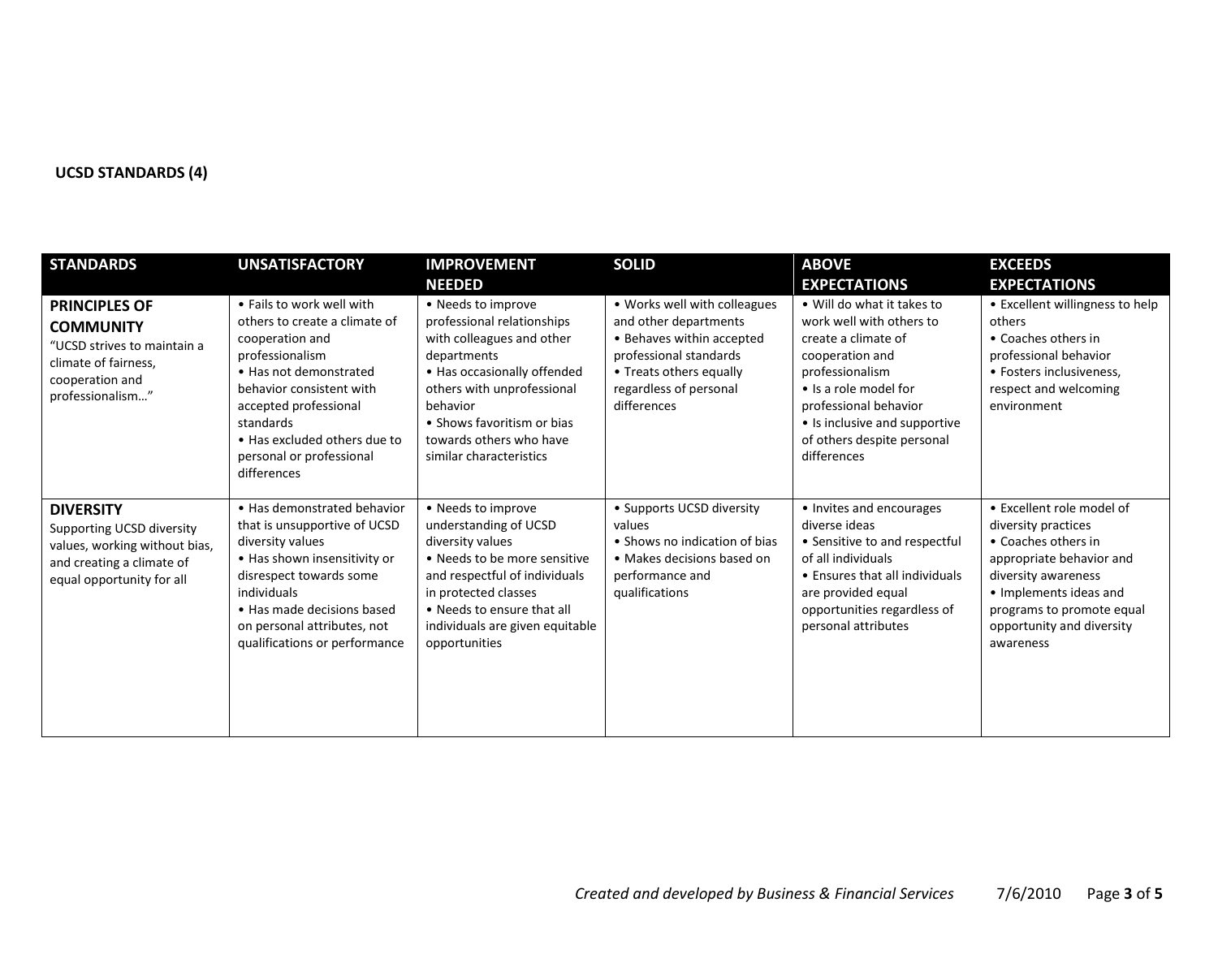| <b>STANDARDS</b>                                                                                                                                                                  | <b>UNSATISFACTORY</b>                                                                                                                                                                                            | <b>IMPROVEMENT</b>                                                                                                                                                                                                                          | <b>SOLID</b>                                                                                                                                                                                                  | <b>ABOVE</b>                                                                                                                                                                                                                                             | <b>EXCEEDS</b>                                                                                                                                                                                                                                          |
|-----------------------------------------------------------------------------------------------------------------------------------------------------------------------------------|------------------------------------------------------------------------------------------------------------------------------------------------------------------------------------------------------------------|---------------------------------------------------------------------------------------------------------------------------------------------------------------------------------------------------------------------------------------------|---------------------------------------------------------------------------------------------------------------------------------------------------------------------------------------------------------------|----------------------------------------------------------------------------------------------------------------------------------------------------------------------------------------------------------------------------------------------------------|---------------------------------------------------------------------------------------------------------------------------------------------------------------------------------------------------------------------------------------------------------|
|                                                                                                                                                                                   |                                                                                                                                                                                                                  | <b>NEEDED</b>                                                                                                                                                                                                                               |                                                                                                                                                                                                               | <b>EXPECTATIONS</b>                                                                                                                                                                                                                                      | <b>EXPECTATIONS</b>                                                                                                                                                                                                                                     |
| <b>HEALTH AND SAFETY</b><br>Performing work within<br>health and safety guidelines<br>with care and concern for<br>others, in a healthy and<br>environmentally sound<br>workplace | • Fails to perform work within<br>safety guidelines<br>• Fails to consider the health<br>and safety of others when<br>performing tasks<br>• Fails to promote a healthy<br>and environmentally sound<br>workplace | • Needs to improve<br>understanding of and<br>adherence to safety<br>guidelines<br>• Needs to remember that<br>others may be affected by<br>one's own safety practices<br>• Needs to improve health<br>and safety of immediate<br>workplace | • Performs all work within<br>safety guidelines<br>• Encourages others to be<br>mindful of safe practices<br>• Maintains a healthy and<br>safe work environment within<br>area of immediate<br>responsibility | • Is a role model for safety<br>and environmentally correct<br>practices<br>• Shows care and concern for<br>the health and safety of<br>others<br>• Gives feedback on how to<br>improve health and safety<br>outside immediate area of<br>responsibility | • Ensures that others have a<br>safe work environment<br>• Coaches/trains others in<br>best practices relating to<br>environment, health and<br>safety<br>• Develops or implements<br>processes to improve the<br>health and safety of the<br>workplace |
| <b>CUSTOMER SERVICE</b><br>Supporting the UCSD<br>philosophy to provide the<br>best possible products and<br>services                                                             | • Fails to demonstrate<br>competent and professional<br>customer service<br>• Is unable or unwilling to<br>help customers resolve issues<br>• Does not respond to<br>customers in a timely manner                | • Needs to improve customer<br>relations skills<br>• Is easily annoyed by<br>customers with a lot of<br>questions or needs<br>• Needs to improve response<br>time                                                                           | • Competent and professional<br>with customers<br>• Courteous and<br>knowledgeable<br>• Responds to customers in a<br>timely manner                                                                           | • Relates to customers<br>exceedingly well<br>• Resourceful in finding<br>solutions and resolving<br>customer issues<br>• Does not let customers<br>down                                                                                                 | • Graceful and tactful under<br>pressure from customers<br>• Always patient, professional<br>and excellent resource for<br>customers<br>• Has a good reputation with<br>both internal and external<br>customers                                         |

## **FOR SUPERVISORS AND MANAGERS ONLY (additional 4 UCSD Standards)**

| <b>STANDARDS</b>                                                                                                                                                                                                                | <b>UNSATISFACTORY</b>                                                                                                                                                                                                    | <b>IMPROVEMENT</b><br><b>NEEDED</b>                                                                                                                                                                                                                                                           | <b>SOLID</b>                                                                                                                                                                                                                                             | <b>ABOVE</b><br><b>EXPECTATIONS</b>                                                                                                                                                                                                                                         | <b>EXCEEDS</b><br><b>EXPECTATIONS</b>                                                                                                                                                                                                                           |
|---------------------------------------------------------------------------------------------------------------------------------------------------------------------------------------------------------------------------------|--------------------------------------------------------------------------------------------------------------------------------------------------------------------------------------------------------------------------|-----------------------------------------------------------------------------------------------------------------------------------------------------------------------------------------------------------------------------------------------------------------------------------------------|----------------------------------------------------------------------------------------------------------------------------------------------------------------------------------------------------------------------------------------------------------|-----------------------------------------------------------------------------------------------------------------------------------------------------------------------------------------------------------------------------------------------------------------------------|-----------------------------------------------------------------------------------------------------------------------------------------------------------------------------------------------------------------------------------------------------------------|
| <b>LEADERSHIP</b><br>Creating a climate of trust and<br>mutual respect, creating/<br>articulating unit goals/vision,<br>increasing potential for<br>employees to be productive<br>and to feel welcome, valued<br>and motivated. | • Has created a climate where<br>staff feel unsupported and<br>distrustful of leadership<br>• Appears unable to<br>develop/articulate unit<br>goals/vision<br>• Fails to train, motivate,<br>direct and/or develop staff | • Needs to change approach<br>so staff feel more supported<br>and trusting of leadership<br>• Creates/sets unrealistic unit<br>goals and fails to<br>communicate them with<br>staff<br>• Needs to learn how to be a<br>more effective trainer and<br>motivator to develop and<br>direct staff | • Creates a climate where<br>staff trusts and supports<br>leadership and each other<br>• Involves staff in creating<br>goals/vision and sets<br>reasonable expectations<br>• Shows strength in leading,<br>training, motivating, and<br>developing staff | • Has the confidence of staff<br>because he/she is concerned<br>with staff's personal welfare<br>and development<br>• Has a participative approach<br>and manages people's<br>expectations<br>• Looks for opportunities to<br>further train, motivate, and<br>develop staff | • Clearly understands<br>leadership as facilitating the<br>success of team<br>• Effectively communicates<br>"Big Picture" viewpoint<br>• Takes a lead role in<br>planning/implementing<br>programs that seek to further<br>train, motivate and develop<br>staff |